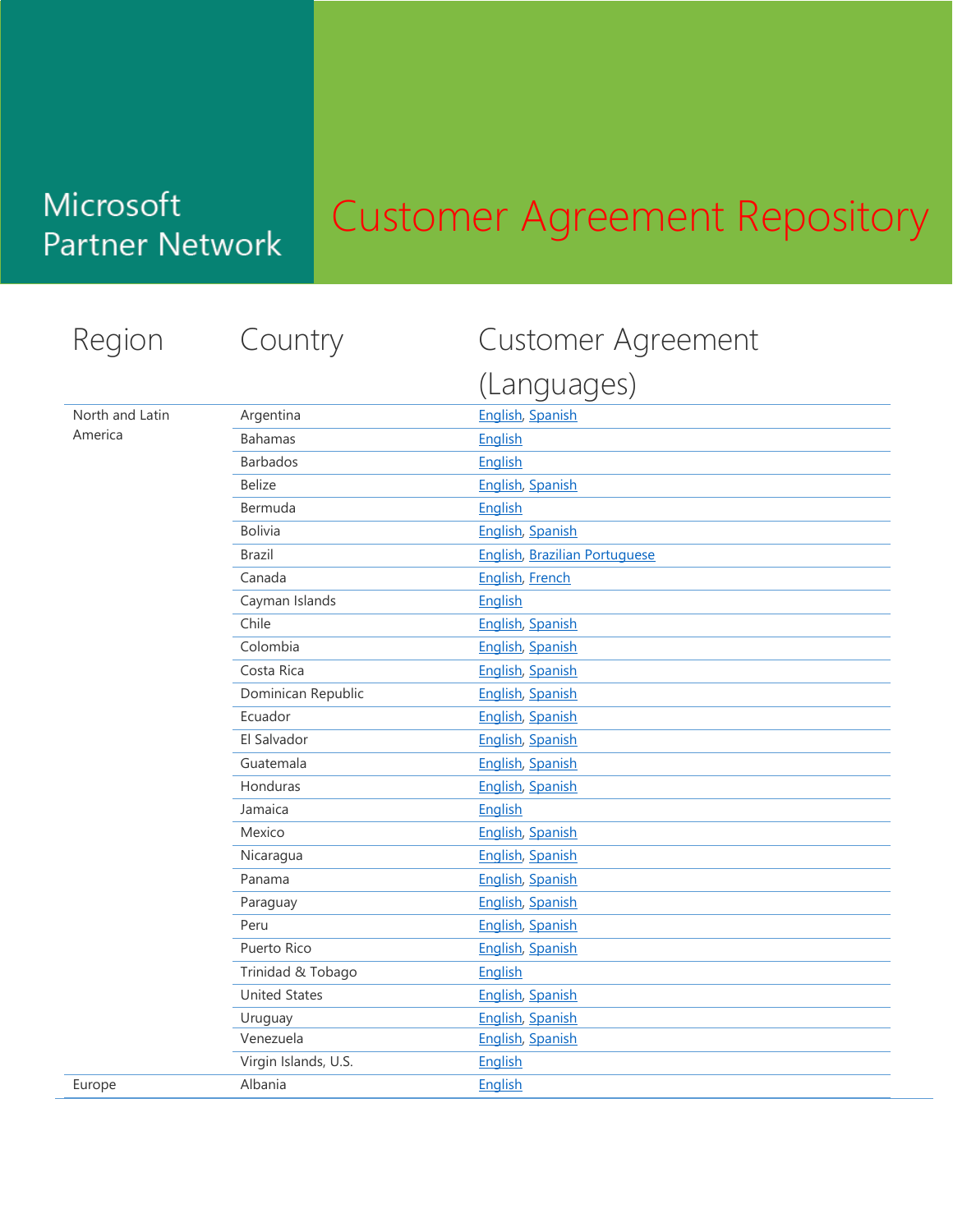# Customer Agreement Repository

|                        | Austria              | English, German                    |
|------------------------|----------------------|------------------------------------|
|                        | <b>Belarus</b>       | English, Russian                   |
|                        | Belgium              | English, Dutch                     |
|                        | Bosnia & Herzegovina | English                            |
|                        | <b>Bulgaria</b>      | English, Bulgarian                 |
|                        | Croatia              | English, Croatian                  |
|                        | Cyprus               | English                            |
|                        | Czech Rep.           | English, Czech                     |
|                        | Denmark              | English, Danish                    |
|                        | Estonia              | English, Estonian                  |
|                        | Finland              | English, Finnish                   |
|                        | France               | English, French                    |
|                        | Georgia              | English                            |
|                        | Germany              | English, German                    |
|                        | Greece               | <b>English, Greek</b>              |
|                        | Hungary              | English, Hungarian                 |
|                        | Iceland              | English                            |
|                        | Ireland              | English                            |
|                        | Italy                | English, Italian                   |
|                        | Latvia               | English, Latvian                   |
|                        | Liechtenstein        | English, German                    |
|                        | Lithuania            | English, Lithuanian                |
|                        | Luxembourg           | English, French                    |
|                        | Macedonia            | English                            |
|                        | Malta                | <b>English</b>                     |
|                        | Netherlands          | <b>English, Dutch</b>              |
|                        | Norway               | English, Norwegian                 |
|                        | Poland               | English, Polish                    |
|                        | Portugal             | <b>English, Portuguese</b>         |
|                        | Romania              | English, Romanian                  |
|                        | Russia               | English, Russian                   |
|                        | Serbia               | English, Serbian Latin             |
|                        | Slovakia             | English, Slovak                    |
|                        | Slovenia             | English, Slovenian                 |
|                        | Spain                | English, Spanish, Basque, Galician |
|                        | Sweden               | <b>English, Swedish</b>            |
|                        | Switzerland          | English, German                    |
|                        | Ukraine              | English, Ukrainian                 |
|                        | United Kingdom       | English                            |
| Middle East and Africa | Algeria              | English, French, Arabic            |
|                        | Angola               | <b>English, Portuguese</b>         |
|                        | Armenia              | English                            |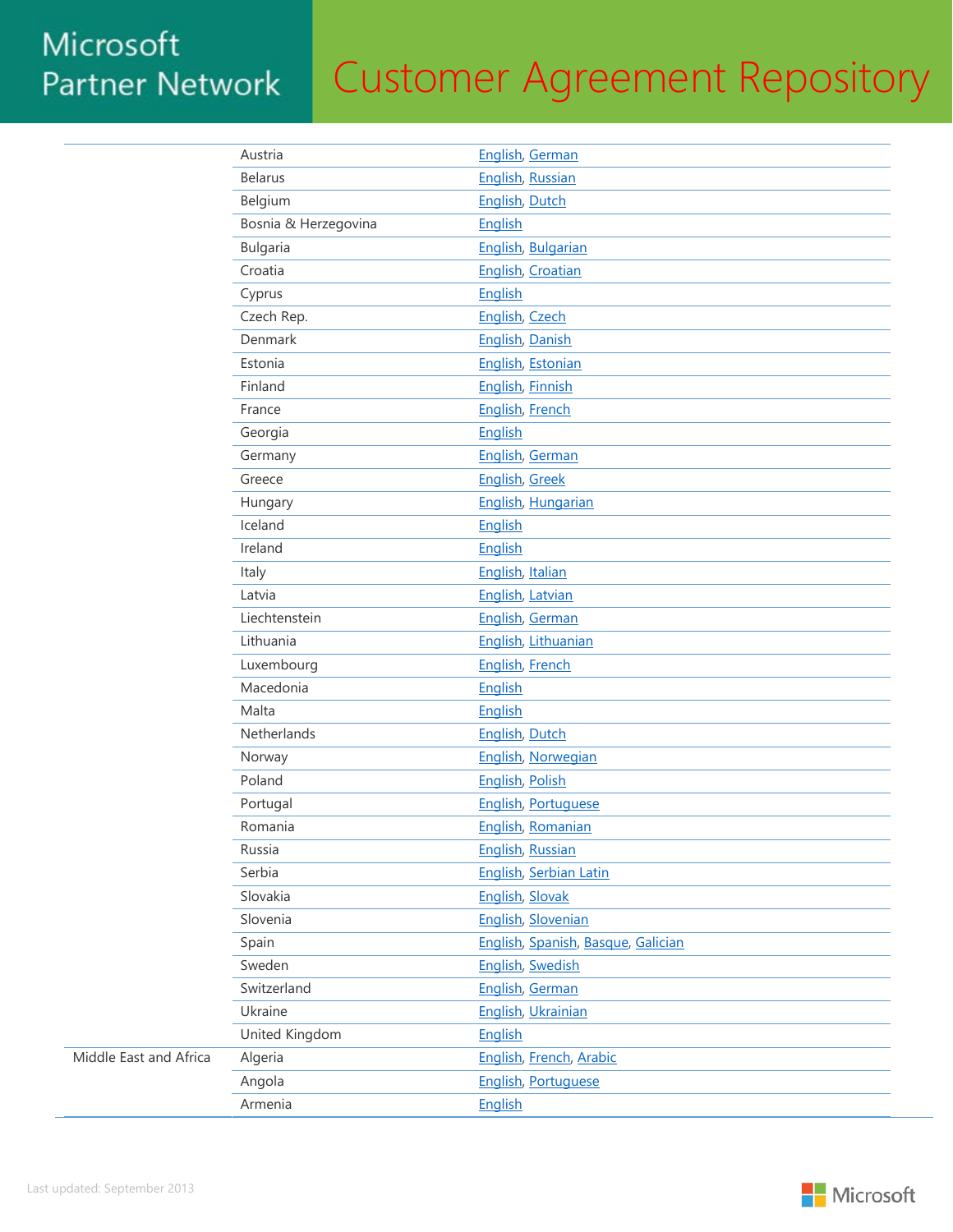# Customer Agreement Repository

|  | Azerbaijan     | English                             |
|--|----------------|-------------------------------------|
|  | <b>Bahrain</b> | English, Arabic                     |
|  | Cameroon       | <b>English, French</b>              |
|  | Cape Verde     | <b>English, Portuguese</b>          |
|  | Côte d'Ivoire  | <b>English, French</b>              |
|  | Egypt          | English, Arabic                     |
|  | Ghana          | English                             |
|  | Iraq           | English, Arabic                     |
|  | Israel         | <b>English, Hebrew</b>              |
|  | Jordan         | English, Arabic                     |
|  | Kazakhstan     | English, Kazakh                     |
|  | Kenya          | English                             |
|  | Kuwait         | English, Arabic                     |
|  | Kyrgyzstan     | English, Russian                    |
|  | Lebanon        | English, Arabic, French             |
|  | Libya          | English, Arabic                     |
|  | Mauritius      | English                             |
|  | Moldova        | English, Romanian                   |
|  | Mongolia       | English                             |
|  | Montenegro     | English, Serbian Latin              |
|  | Morocco        | English, French, Arabic             |
|  | Nigeria        | English                             |
|  | Oman           | English, Arabic                     |
|  | Pakistan       | English                             |
|  | Qatar          | English, Arabic                     |
|  | Rwanda         | <b>English, French</b>              |
|  | Saudi Arabia   | English                             |
|  | Senegal        | English, French                     |
|  | South Africa   | English                             |
|  | Tunisia        | English, French, Arabic             |
|  | Turkey         | <b>English, Turkish</b>             |
|  | <b>UAE</b>     | <b>English, Arabic</b>              |
|  | Uzbekistan     | English, Russian                    |
|  | Yemen          | English, Arabic                     |
|  | Zimbabwe       | English                             |
|  | Australia      | English                             |
|  | Bangladesh     | English                             |
|  | <b>Brunei</b>  | <b>English, Bahasa Malay</b>        |
|  | Fiji           | English                             |
|  | Hong Kong      | <b>English, Chinese Traditional</b> |
|  | India          | English, Hindi                      |

Asia Pacific